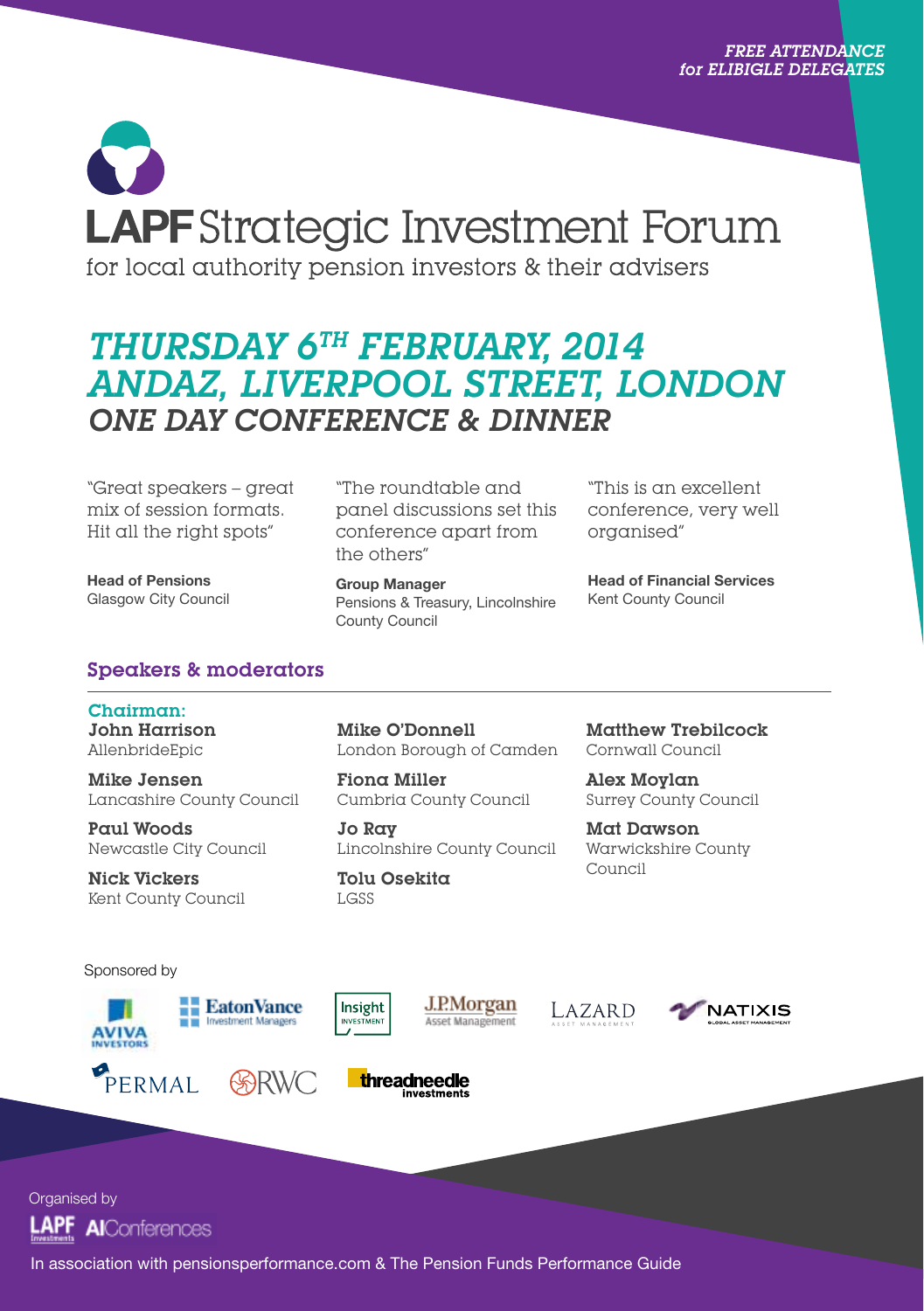

# Sponsors & organisers



Aviva Investors

Matthew Graham Business Development Director matthew.graham@avivainvestors.com +44 (0)20 7809 8795 No.1 Poultry London EC2R 8EJ

J.P.Morgan Asset Management

#### J.P. Morgan Asset Management

Monique Stephens Executive Director monique.a.stephens@jpmorgan.com +44 (0)20 7742 5644 Finsbury Dials 20 Finsbury Street London EC2Y 9AQ



Permal Investment Management Services Ltd

Tim Haston Head of UK Institutional thaston@permal.com +44 (0)20 7389 1300 12 St. James Square London SW1Y 4LB



Eaton Vance Management (International) Ltd

Duncan Hodnett Vice President Head of Institutional Business dhodnett@eatonvance.com +44 (0)20 3207 1978 125 Old Broad Street London EC2N 1AR



#### Lazard Asset Management

Louisa Vincent Head of Institutions louisa.vincent@lazard.com +44 (0)20 7448 2339 50 Stratton Street London W1J 8LL



RWC

Joanna Lancaster Head of UK Institutions & Consultant Relations +44 (0)20 7227 6014 Joanna.lancaster@rwcpartners.com 60 Petty France London SW1H 9EU



Insight Investment

Sherilee Mace Institutional Business Development Director sherilee.mace@insightinvestment.com +44 (0)20 7321 1583 160 Queen Victoria Street London EC4V 4LA



#### Natixis Global Asset Management UK Ltd

Terry Mellish Head of UK/Ireland Business & Global Consultant Relationships terry.mellish@ngam.natixis.com +44 (0)20 3405 2172 Cannon Bridge House 25 Dowgate Hill



London EC4R 2YA

Threadneedle Investments

Moira Gorman Client Director moira.gorman@threadneedle.com +44 (0)20 7464 5341 60 St. Mary Axe London EC3A 8JQ

#### DELEGATE ELIGIBILITY & REGISTRATION

The LAPF Strategic Investment Forum annual conference and dinner is free to attend, by invitation, exclusively to:

- Senior LGPS Investment Officers
- CFOs of Administering Authorities
- Chairs of LGPS Investment Committees
- Independent Investment Advisers to LGPS Funds\*

\*Limited to five places. Must be a current investment adviser to an LGPS fund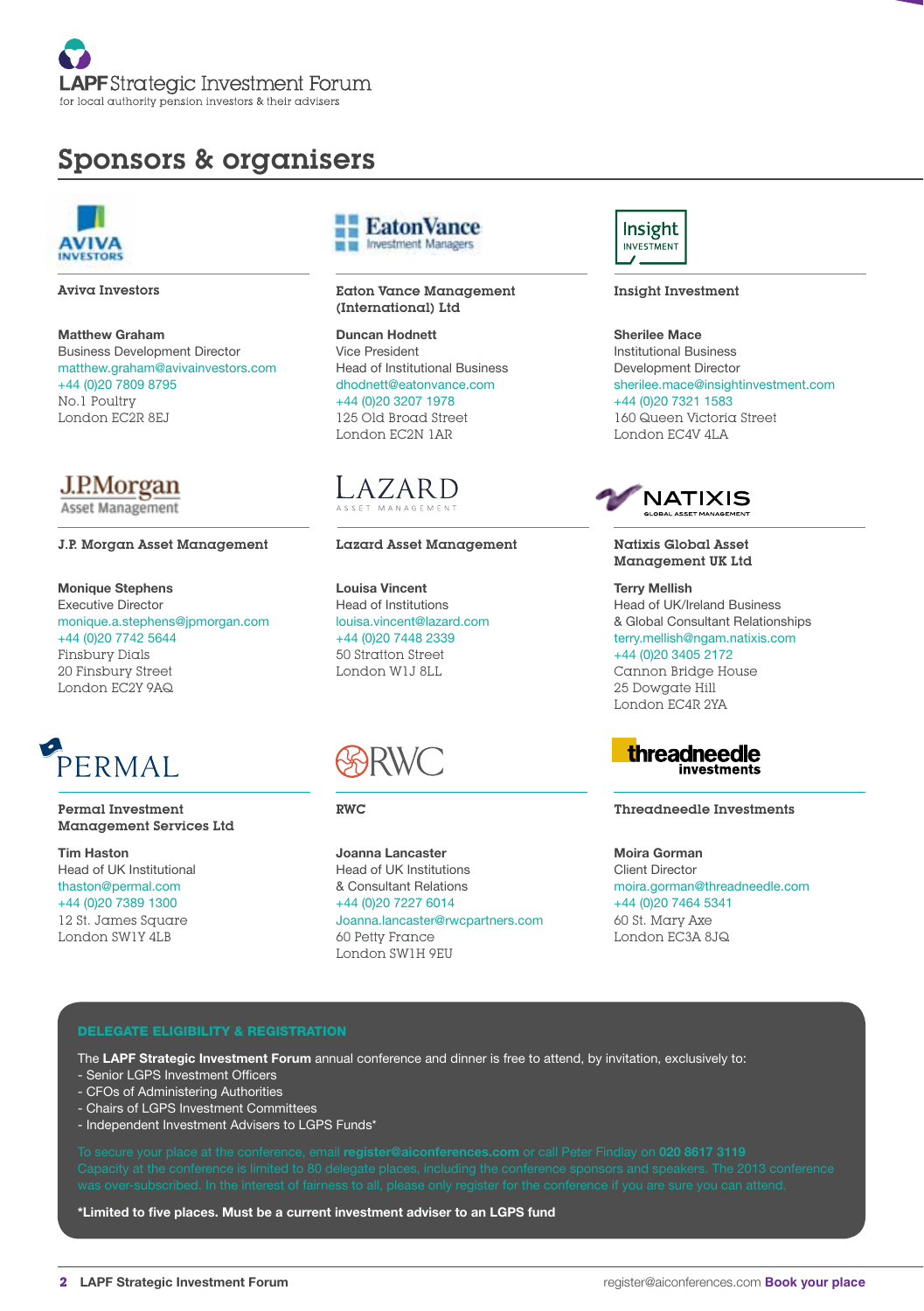# Welcome

## Dear Delegates

I am delighted to have been asked to chair the 3rd LAPF Strategic Investment Forum.

Last year in my Chairman's letter I said, "the financial environment has rarely been so challenging for LGPS funds." It remains so. Indeed challenges that once seemed rare are starting to appear part of our normal working lives.

There has been good news. The economic backdrop is perhaps a little less uncertain than a year ago. Recovery appears more firmly rooted in a number of developed countries, including the UK, and the fear of highly indebted economies falling back into recession (or worse) has receded. Unfortunately the improving economic environment has not yet allowed policy makers to reduce quantitative easing to any great extent. Real bond yields remain exceptionally low by historic standards.

While economic uncertainty may be receding slightly, the future structure of the LGPS has never been more uncertain. Low real bond yields mean the value attributed to our liabilities is still well above the value of our assets. Triennial valuation data as at March 2013 show the monetary value of deficits for most funds in England and Wales is higher than three years ago. The same will probably be true for funds in Scotland in March 2014.

With persistent pension fund deficits has come an appetite for change. In 2013 the Government asked the sector for its views about some fairly fundamental aspects of its life – "should we change our governance arrangements?" and "should the current number of administering authorities be reduced?" The sector itself has been pushing ahead with initiatives to gain efficiencies through various forms of collaboration.

One thing is clear, however. If we are to fund pensions in future years while making good the shortfalls of the past, we need to generate consistent investment returns well in excess of our liabilities – contributions alone will not make pensions affordable.

In this year's conference we consider two broad themes. The first is to consider how we should address the liability risks we face and the implications for the investment governance arrangements we put in place. The second is to explore some of the plethora of investment opportunities that are available as we seek ever more diversified sources of return.

The extensive knowledge and practical experience of our speakers ensures the day will be insightful. There will also be regular roundtable discussions so you will have an opportunity to share your views with other delegates. I am confident you will enjoy a rewarding day.

Tatfaire

John Harrison, AllenbridgeEpic Conference Chairman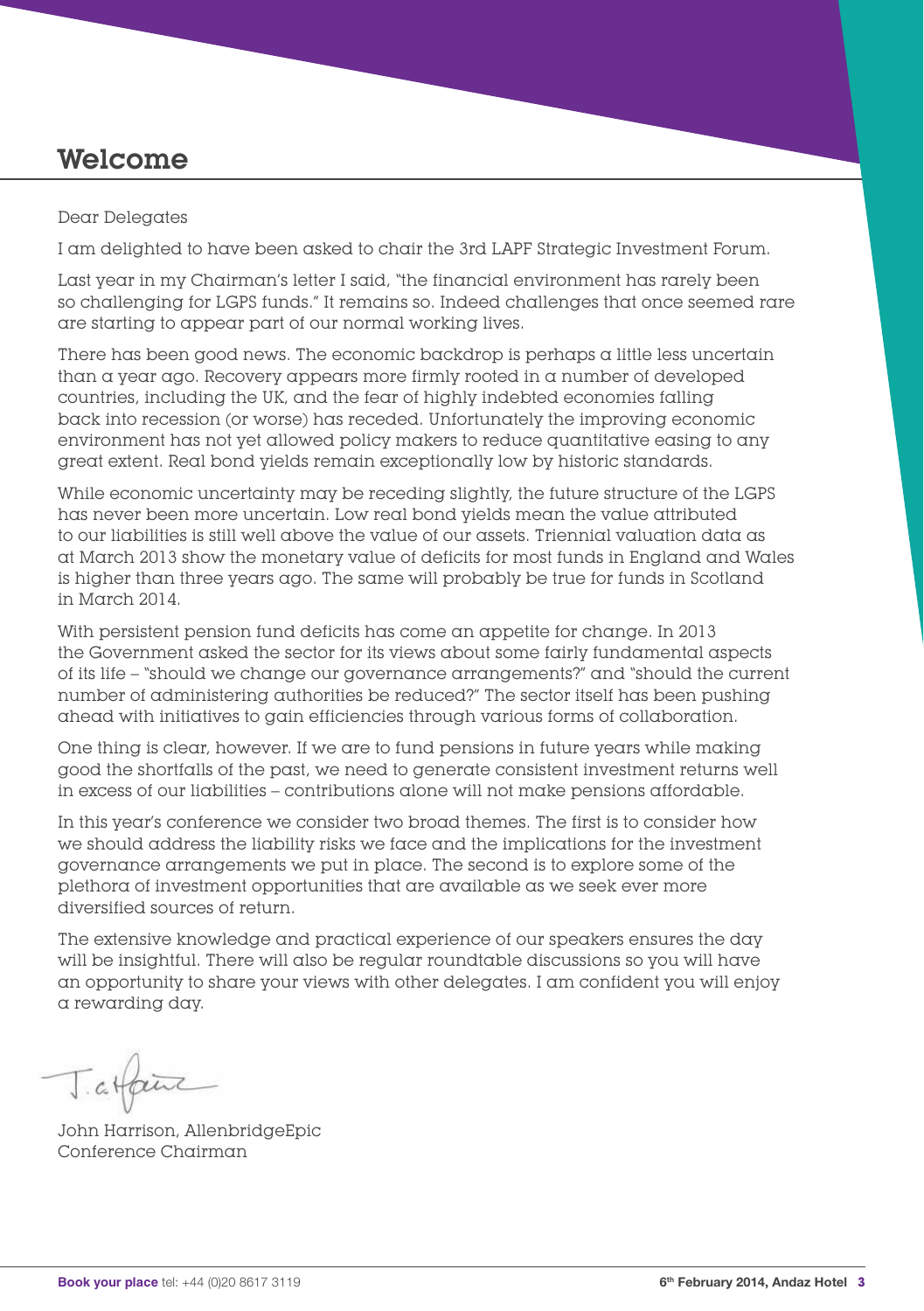

# Agenda

#### Conference at a Glance

| <b>Registration</b>        | $08.15 - 09.00$ |
|----------------------------|-----------------|
| <b>Opening Remarks</b>     | 09.00           |
| Lunch                      | 13.00           |
| <b>Conference Close</b>    | 17.30           |
| <b>Champagne Reception</b> | 17.30           |
| <b>Dinner</b>              | 19.00           |

The LAPF Strategic Investment Forum, now in its third year, was founded in partnership by Longview Productions Ltd and DG Publishing Ltd.

Peter Findlay **Director** Longview Productions Ltd

Neil Desmond Publisher DG Publishing Ltd

Brian Gielty Editor LAPF Investments Magazine

#### Roundtable Discussion Moderators

Jo Ray – Lincolnshire County Council Fiona Miller – Cumbria County Council Alex Moylan – Surrey County Council Mat Dawson – Warwickshire County Council Tolu Osekita – LGSS Matthew Trebilcock – Cornwall Council John Raisin – Independent Adviser LB Haringey & LB Waltham Forest Pension Funds Karen Shackleton – Managing Director

AllenbridgeEpic Investment Advisers

#### Chairman's Opening Remarks John Harrison

Senior Adviser, AllenbridgeEpic

# State of Play

#### Audience voting session

We kick off the conference this year with some quantitative measurement of officer, consultant and investment manager sentiment towards the key topics to be covered in the agenda.

#### Panel: LGPS in Focus Liability risk, valuations & LGPS investments

- How smooth should we be when calculating liabilities?
- Does smoothing liabilities without smoothing investments present an accurate picture?
- Coping with academies can investment strategy be tailored to individual employers?
- Now we CARE how is the 2014 scheme shaping asset allocation? Mike Jensen Chief Investment Officer

Lancashire County Council

Other speakers to be confirmed

#### Market Analysis

Long-term capital markets assumptions: where are we now and where are we heading?

- Interest rates, inflation & growth
- Prospects for 2014 fixed income returns •
- Prospects for global equity markets •

#### Opportunities across alternative • asset classes

## Patrik Schöwitz

Vice-President Global Multi Asset Group J.P. Morgan Asset Management

#### Portfolio Manager Presentation

#### 2013 flight from fixed income and bond strategies for the post QE economy

Turning off the QE tap – risks and opportunities for fixed income investors Will inflation replace declining real yield as the main liability threat? How can LGPS investors play the post-QE, post-crisis bond market? Vincent Chailley

Chief Investment Officer, H<sub>2</sub>O Asset Management (a Natixis Global Asset Management affiliate)

#### Roundtable Discussion (1) What are the key risks facing LGPS funds and what investment solutions could help mitigate those risks?

- Post 2014-scheme liability risk •
- Post QE inflation risk •
- Global market and economic risks: EU bank risk/slowdown in China
- Existential risk proposed consolidation of funds See moderators above

#### Portfolio Manager Presentation Emerging markets: volatility and investment strategy

- What happened to emerging markets in 2013?
- How do long-term investors play such volatile markets?
- Asset classes and geographical updates: from general to specific opportunities
- Why are emerging market investments relevant to LGPS funds today?

Speaker from Lazard Asset Management to be confirmed

#### Panel: Activism in Focus Shareholder activism: winners, losers and ethics

- What does shareholder activism really involve for the investor, manager and company?
- What areas of a business should activists concern themselves with?
- What is the 'right' length of time for an activist manager to hold an
- interest in a company? What do LGPS funds need to know in •respect of their investment principles?

Mike Bishop

Chairman of the Advisory Boards RWC Focus Funds

## Clark Fenton

Chief Investment Officer Permal Investment Management Services Other speakers to be confirmed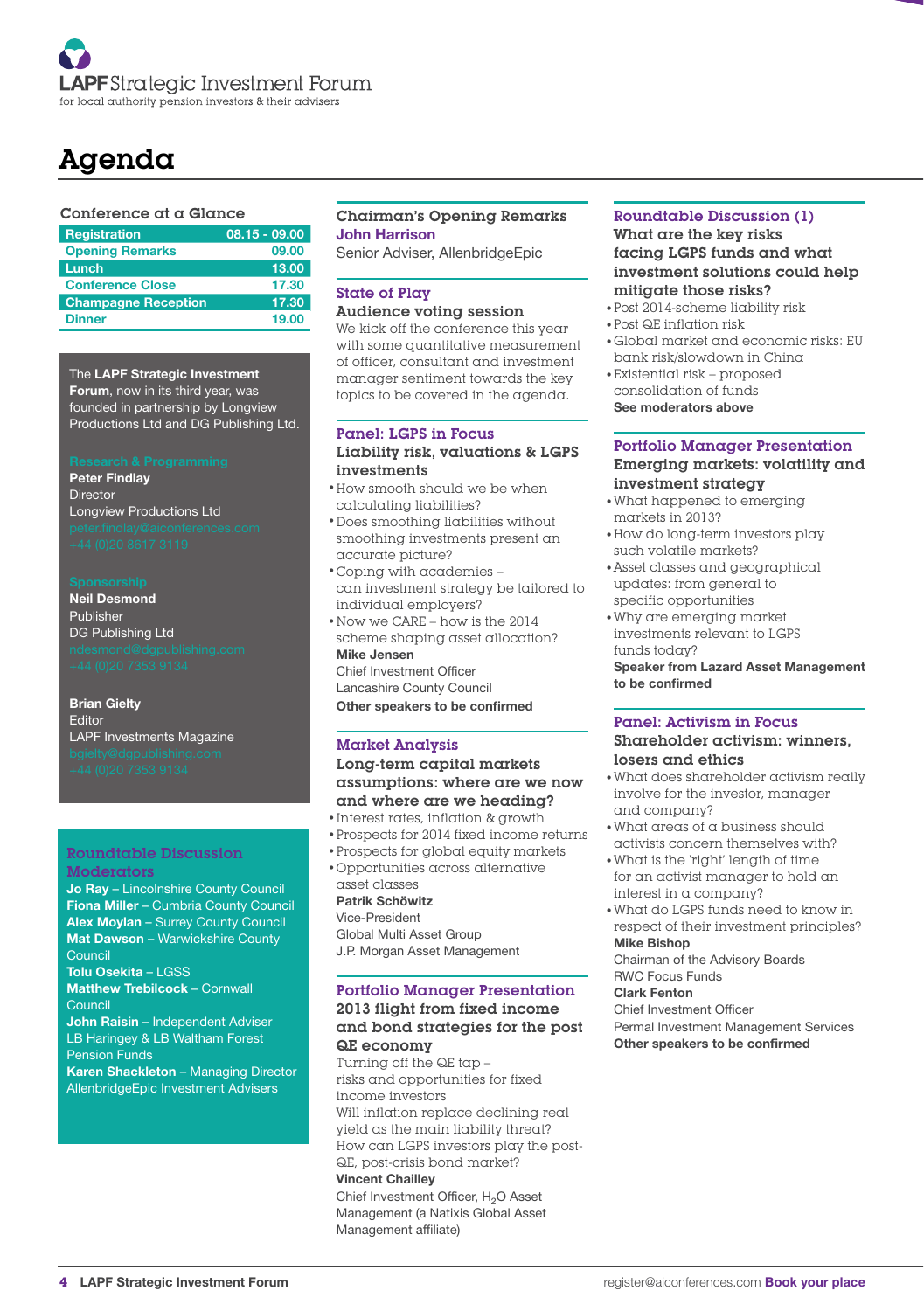#### Portfolio Manager Presentation Real assets: agriculture, demographics and inflation hedging

- What does the global demographic narrative tell us about agriculture?
- Consumption trends, food prices and inflation risk – will technology provide an answer?
- Where are the stress points asset bubbles and social unrest?
- What role should agriculture play in LGPS portfolios? Martin Davies

Head of Farmland Investment Insight Investment

#### Portfolio Manager Presentation Africa: the next frontier?

- The narrative to date: fastest growing economies in the world?
- Boom sectors and countries going forward
- Is Africa a speculator's market?
- Why is it relevant to LGPS funds and what are the big risks? John Mackie

Head of Pan Africa Franchise STANLIB Asset Management (strategic partner of Threadneedle Investments)

## Panel: Recovery, Regeneration & the LGPS

#### Where do S151 Officers see opportunities for LGPS fund managers?

Section151 officers and local authority heads of strategic finance are as well placed as anyone to see opportunities emerge in social housing, infrastructure and urban development. How are they working with LGPS funds to generate growth for their communities and can they provide sound investments that meet the risk and return benchmarks of interest to LGPS managers?

#### Mike O'Donnell

Director of Finance London Borough of Camden

# Nick Vickers

Head of Financial Services Kent County Council Paul Woods Director of Resources Newcastle City Council Speaker to be confirmed from Aviva Investors

#### Roundtable Discussion (2) How do LGPS investors become more nimble while retaining their governance structures?

- Are LGPS funds missing opportunities for returns by virtue of their governance set-ups?
- Are frameworks emerging to enable quicker, better investment decisions?
- Can officers, managers & consultants collectively do more to bring members up to speed?
- $\cdot$  Is being slower to market a necessary trade-off for custodians of public assets?

See moderators above

#### Panel: Futurology & Investment Shape shifters of the world – how could they takeover?

Africa, graphene, DNA sequencing, shale, demography…five areas that have little direct bearing on most LGPS portfolios today but may have seismic implications for the source of future returns. Our panel of CIOs and fund managers look at the big, global themes that were once the concern of futurologists and speculators but are now threatening to morph businesses and institutional investments forever. How, where and when will investment opportunities emerge and are LGPS funds well placed to embrace a brave new world of risk and return?

Speakers to be confirmed

# Andaz

Andaz, Liverpool Street 40 Liverpool St London EC2M 7QN 020 7961 1234



The Studio restaurant with open kitchen – venue for the 2014 conference dinner.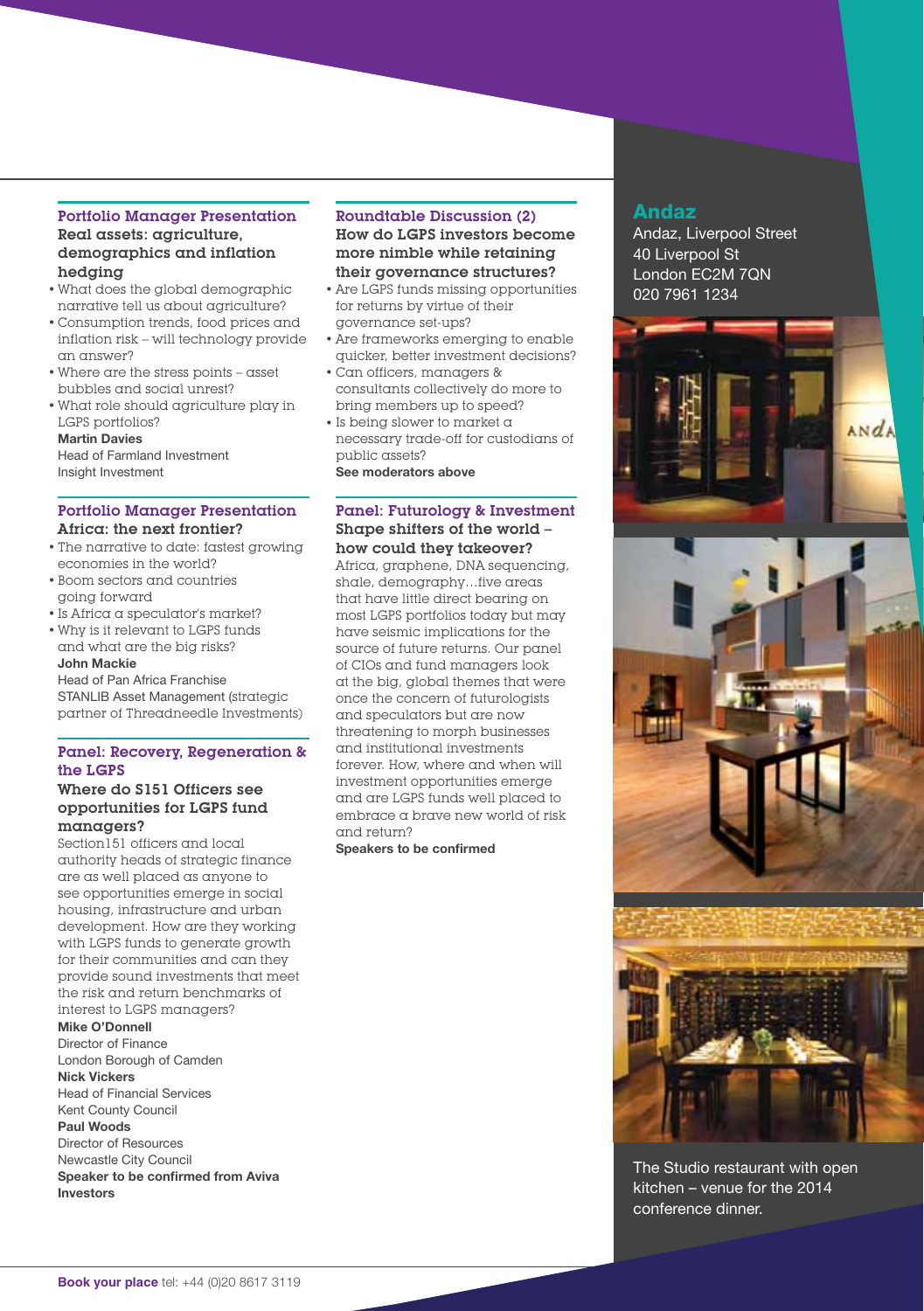

# Speakers & moderators

#### Mike Bishop

#### Chairman of the Advisory Boards, RWC Focus Funds

Mike Bishop has been involved in investment management for over 40 years. After running an in-house pension fund for a listed company he managed funds at Kleinwort Benson Investment Management before joining Gartmore in 1984. He became a director of the pension fund management subsidiary later that year and joined the main board in 1989. As well as managing equities, he later chaired the Pension Fund Asset Allocation Committee and drove Gartmore's corporate governance development including involvement in several significant activist cases in the early 1990s. Mike has been an adviser to RWC's activist funds since 2005, initially to the UK funds and to the European Fund from 2009, and chairs both of their advisory boards' investment committees.

#### Martin Davies

#### Head of Farmland Investment, Insight Investment

Martin Davies has 23 years of practical farming and agricultural business management experience across all sectors of the industry. As Head of Farming Operations for the Co-operative Group Farms, a vertically integrated business in the UK, he was responsible for cereals, oilseeds, vegetable crops, fruit, dairying and beef across a 30,000 ha portfolio of land. Martin has a degree in Agriculture & Farm Management from Reading University, is a qualified Agronomist, a member of the Central Association of Agricultural Valuers and a professional member of the Institute of Agricultural Management. He was a 2006 Nuffield Scholar, studying the impact of biofuels on crop production in Europe.

#### Clark Fenton

## Chief Investment Officer

#### Permal Investment Management Services Limited Clark Fenton is Chief Investment Officer for Permal

Investment Management Services Limited, responsible for asset allocation, performance monitoring and research, and is a member of Permal's Global Investment Committee. Clark joined Fauchier Partners in 2003. Previously, he was a Vice President at Morgan Stanley in New York. He worked on the equity arbitrage desk within equity derivatives, trading special situations with hedge fund clients. Prior to that, he managed the firm's hedge fund lending risk within the prime brokerage division. He began his career trading fixed income securities for Montgomery Securities in San Francisco.

#### Mike Jensen

#### Chief Investment Officer, Lancashire County Council

Mike Jensen is currently Chief Investment Officer for Lancashire County Council and Lancashire County Pension Fund, having held a similar role with Cornwall County Council. Mike has held a number of senior, rates proprietary trading, market making and risk management positions at Bank of America, UBS, Merrill Lynch, SG Warburg and Morgan Stanley. He graduated in Physics with Economics from Imperial College London.

#### Mike O'Donnell

#### Director of Finance, Camden London Borough Council Mike O'Donnell joined Camden Council as Director of

Finance in October 2005 from Swindon Borough Council, where he was also Director of Finance. Mike previously worked as Head of Resource Management for Housing and Social Services at the Royal Borough of Kensington and Chelsea, and held senior finance positions at the London Borough of Richmond and the London Fire Brigade. Mike also chairs the London Financial Advisory Committee, the elected executive committee of the Society of London Treasurers for which he is also the lead for procurement and sustainability. He is a core finance adviser to the LGA and a non-executive board member of the London Pensions Fund Authority.

#### Tolu Osekita

#### Group Accountant, LGSS (Pensions Investments)

Tolu Osekita is responsible for managing the investments of the Northamptonshire and Cambridgeshire pension funds. Tolu joined LGSS in 2009 from Nationwide Building Society where he worked for several years supporting the commercial finance division responsible for financing large infrastructure projects in the UK. He started his career with  $\alpha$  family firm in  $\alpha$  client service role, managing the relationships with large institutional clients like the International Bank for Reconstruction & Development and the African Development Bank. At LGSS, Tolu is responsible for managing the two funds' £3.5 billion of assets, developing and enhancing the fund's investment strategies and directing the work of the investment team.

#### John Harrison

#### Senior Adviser, AllenbridgeEpic

John Harrison is currently an independent investment adviser to four LGPS funds with combined assets in excess of £8 billion. John has over 30 years' experience in UK institutional investment. He spent most of his career as a fund manager, including 24 years with UBS Global Asset Management where he was UK Chief Investment Officer prior to his retirement in 2010. He immediately became Independent Investment Adviser to the Devon County Council Pension Fund, a role he retains today. He subsequently spent two years as a partner at Aon Hewitt, leaving in January 2013 to broaden his range of independent adviser roles. John joined AllenbridgeEpic in May 2013.

#### John Mackie

#### Head of STANLIB's Pan-Africa Investment Franchise

As head of STANLIB's Pan-Africa Investment Franchise, John Mackie has responsibility for all STANLIB's Africa ex South Africa equity and fixed interest investments. John and his investment team manage over \$250 million of Pan-Africa equity mandates and including its in-country businesses, STANLIB manages over \$2 billion of assets in Africa ex South Africa, making it one of the largest African asset managers. STANLIB entered into a long-term strategic partnership with Threadneedle Investments in 2012 as part of which Threadneedle provides STANLIB with asset management services, including the management of over \$1 billion in global equity, emerging market equity and balanced portfolios for STANLIB. There is also a bilateral distribution agreement whereby Threadneedle and STANLIB distribute each other's strategies in their respective markets.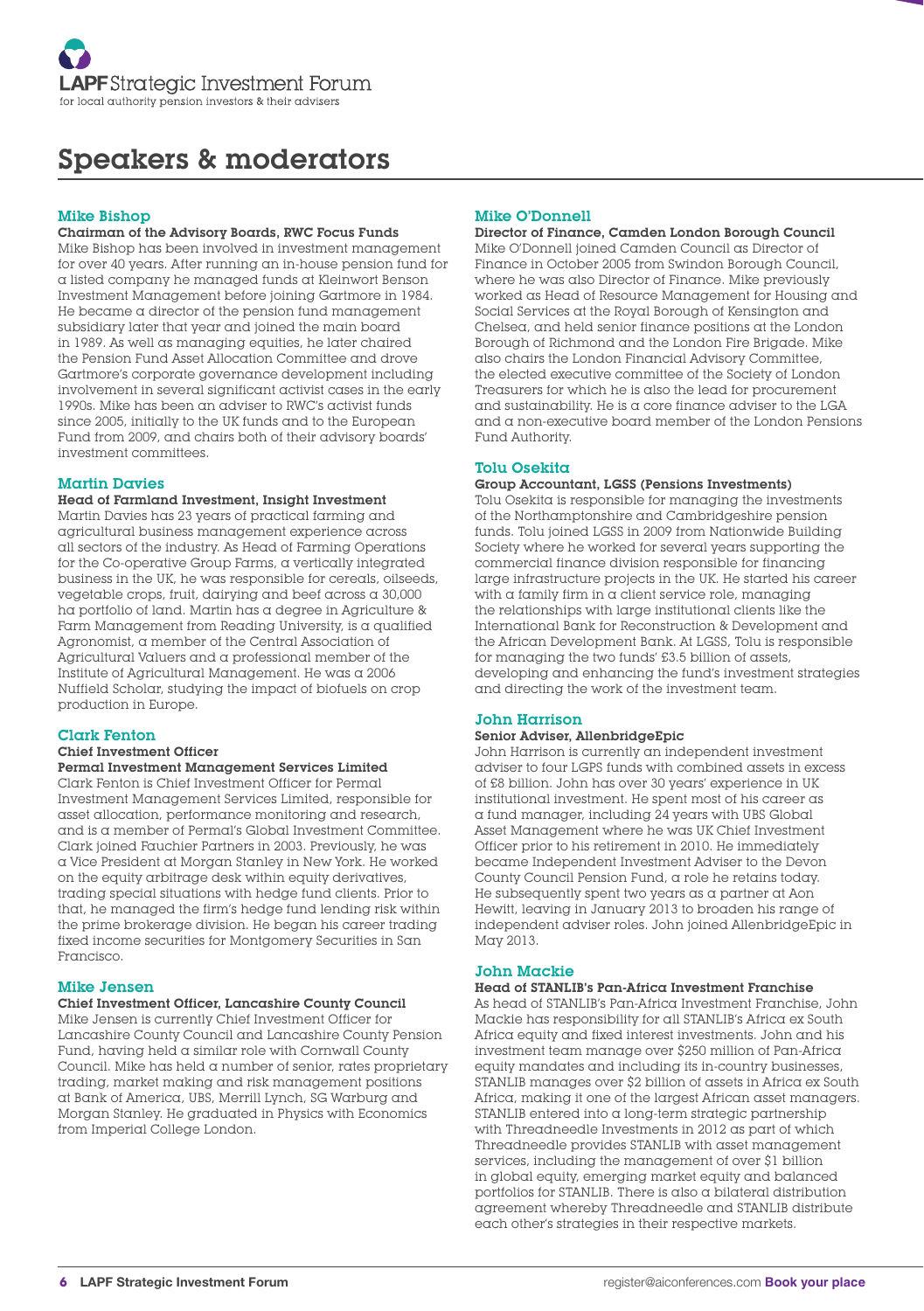#### Fiona Miller Senior Manager Technical Finance Cumbria County Council

Fiona Miller has over 20 years' experience of financial budgeting and statutory accounting, in addition to organisational restructuring including implementation of change management programmes and financial systems developments within both the private and public sector. Fiona currently heads up the strategic budgeting, capital programme, pensions and treasury functions for Cumbria Council. With only four years' experience of the LGPS she is a relative newcomer to pensions. However, in that time Fiona has been responsible for managing the restructuring of the scheme's asset portfolio, two triennial valuations, transitioning the pension administration into a new shared service arrangement and developing cash flow and investment strategies that, due to national austerity measures, have had to begin to address a rapid change in the membership profile of LGPS.

#### John Raisin

Independent Advisor to London Borough of Haringey & London Borough of Waltham Forest Pension Funds In his role as Independent Advisor John Raisin is concerned with governance, investment and pension scheme administration & benefit issues. John joined the London Borough of Barnet in 1982 and obtained his first senior appointment as an Assistant Director with Tayside Regional Council in Scotland in 1991. He later became Assistant Director and then Chief Finance Officer at Northamptonshire County Council. John's final local government appointment was as Director of Finance with the London Borough of Waltham Forest. John received a BA in Ancient and Medieval History from the University of Sheffield, is CIPFA qualified and holds the Investment Management Certificate.

#### Jo Ray

#### Group Manager for Pensions and Treasury Lincolnshire County Council

Jo Ray has been in her current role since March 2008 and is responsible for the day-to-day management of the pension fund, the treasury management function and oversees the outsourced pension administration. Previously, Jo was the Assistant Investment Manager, and has been working in the investment team since 1999. Prior to that she worked in the Accounting and the Financial Systems teams at the Council, and has spent a total of 22 years at Lincolnshire County Council. Jo gained the Investment Management Certificate in 2001.

#### Karen Shackleton

Managing Director, Allenbridge Investment Solutions Karen Shackleton is a Partner and Managing Director of Allenbridge Investment Solutions and is the Head of the Advisory Business. Karen has over 25 years' professional investment experience. She started her career at County Natwest Investment Management, specialising in quantitative fixed income and derivatives fund management for pension funds. She is the independent investment adviser for the London Borough of Islington and London Borough of Hounslow pension schemes. Since 2010 Karen has been the head of the advisory business (AllenbridgeEpic), and in 2012 she became Managing Director of Allenbridge Investment Solutions.

# Patrik Schöwitz

#### Vice-President, Global Multi Asset Group J.P. Morgan Asset Management

Patrik Schöwitz, vice president, is a strategist in the Asset Management Solutions – Global Multi-Asset Group ("AMS – GMAG") responsible for communicating the group's economic and asset allocation strategy. Based in London, he has been an employee since 2012. Previously, Patrik worked as an equity strategist at Bank of America Merrill Lynch focusing on European markets. Prior to that, he was an equity strategist at HSBC, covering Global, European and US markets. Patrik obtained a BComm in Business Studies and Economics from the University of Edinburgh and is a CFA charterholder.

#### Matthew Trebilcock

Deputy Head of Treasury & Pensions, Cornwall Council Matthew joined Cornwall Council in February 2006 initially working on the administration function, but moved across to head the investment section in January 2012. He commenced his career working for DMGT Pensions for over 10 years then moving to Royal & Sun Alliance as a Project Manager to work on the SAL Pension Scheme before joining Cornwall Council. Matthew is a Member of the Pension Management Institute and the Chartered Insurance Institute.

#### Nick Vickers

Head of Financial Services, Kent County Council (KCC) Nick Vickers is Head of Financial Services at Kent County Council and a Man of Kent who, after Maidstone Grammar School, obtained an economics degree from the London School of Economics. Nick joined KCC in 1983 and obtained the CIPFA qualification in 1987. Since then Nick has undertaken a wide range of different posts in the finance function including, since 1997, the responsibility for the dayto-day management of the £3 billion Kent County Council Superannuation Fund. As well as his KCC responsibilities Nick is also Chief Financial Officer of Swale Borough Council on a part-time secondment arrangement.

#### Paul Woods

#### Director of Resources, Newcastle City Council

Paul Woods is the Director of Resources at Newcastle City Council, Treasurer to the Tyne and Wear Integrated Transport Authority, and a non–executive director of NEXUS. He also acts as adviser to the Association of North East Councils on issues relating to local government finance. He is involved in national work including the Settlement Working Group and is a technical adviser to the LGA on financial issues. Paul was recognised as the North East Finance Director of the Year 2010 in the Nigel Wight awards. He received the national Accountancy Age award of Public Sector Finance Director of the Year 2010, and was featured as 23rd of the 50 most influential people in Local Government by the Local Government Chronicle in 2011.